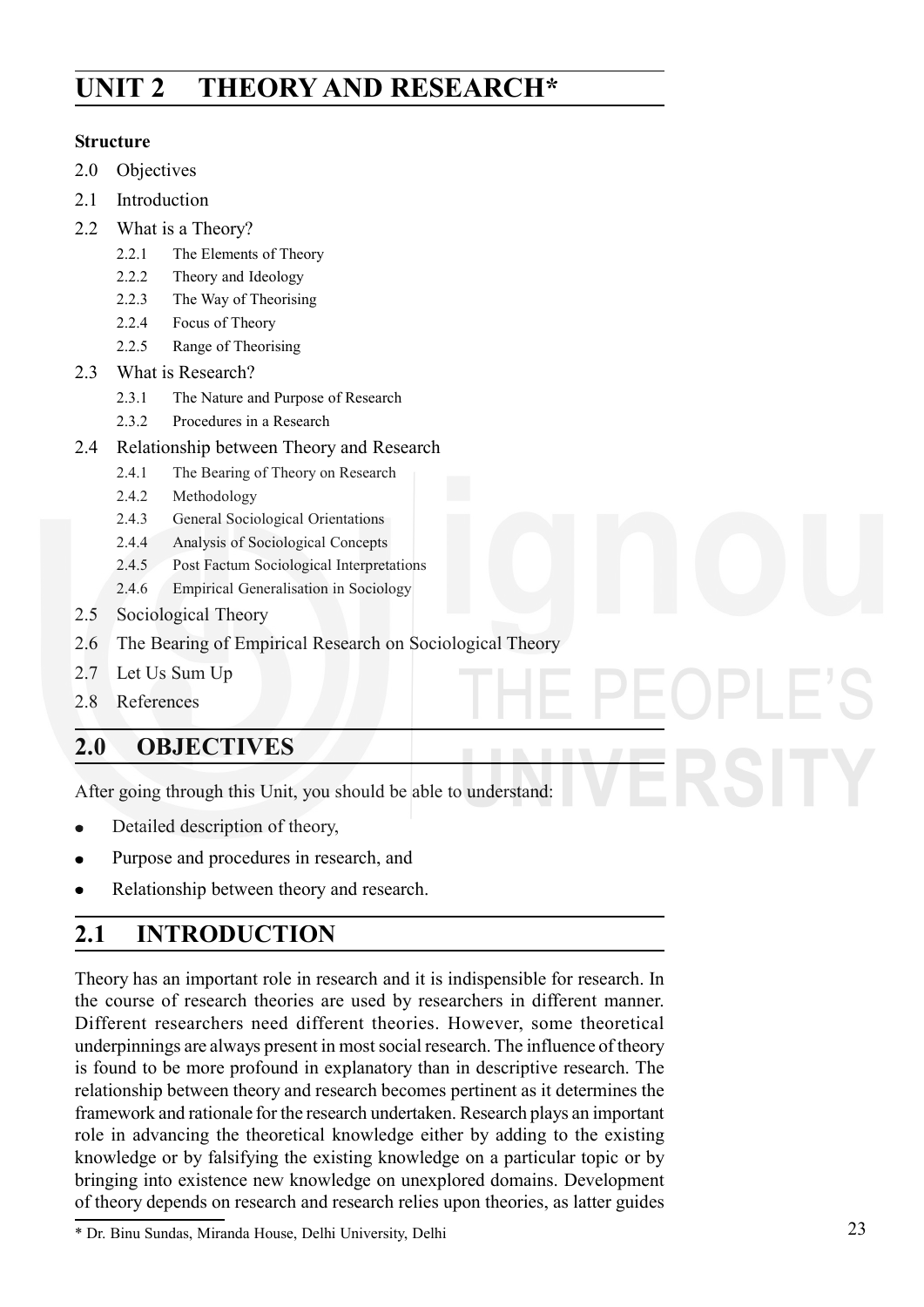**Methods-I** the former in terms of the data required. Therefore, research is the means for Methods-I progress of theory and is the method used to gather data required for the theory.

## **2.2 WHAT IS A THEORY?**

A social theory is defined as a system of interconnected ideas that compresses and organises knowledge about the social world (*Neuman,* 2007). People are always creating new theories to talk about how the world works. People often use theories without making them explicit or labelling them as such. When an individual claim that lack of education causes poverty or that a decline in traditional moral values causes higher crime rates are expressing theories. Such theories of layman are less systematic, not formulated and hard to test with empirical evidence. Social theories are complicated when compared to layman's theory.

A theory is generally confused with speculation/hypothesis and thus remains speculation/hypothesis until it is proved. When the proof is made, theory becomes fact. Facts are thought to be definite, certain without questions and their meaning to be self evident. Theory refers to the relationships between facts or to the ordering of them in some meaningful way (*Goode & Hatt,* 2006).Theory serves to order and give meaning to facts. When facts are ordered, assembled and seen in a relationship they constitute a theory.Facts help to build theories, therefore theories are not speculation. The facts in a theory may be analysed logically and relationships other than those stated in a theory can be deduced. However, we cannot be sure of the correctness of such deduction. Such deduction can be termed as hypothesis. Hypothesis needs to be verified, when it is successfully verified it becomes part of a future theoretical construction.A theory and a hypothesis enjoys a very close relationship.

Almost all research involves some theory. However, the question is not about using theory rather how you should use it. Being explicit about the theory makes it easier to read someone else's work or to conduct the research. An awareness of how theory fits into the research process produces better designed, easier to understand and better conducted studies. Any research devoid of theoretical basis and based completely on empiricism is most of the time not accepted completely.

#### **2.2.1 The Elements of Theory**

The basic elements of building a theory are : 1) concepts 2) variables 3) statements, and 4) formats. Although there are diverse claims about what makes a theory these four elements are common to all of them.

#### **a) Concepts**

Theories are build from concepts. Concepts denotes phenomena. Concepts helps in isolating the feature of the world that are considered important at that instance. Concepts are structured form definitions. Definitions allows us to visualise the phenomenon that is denoted by the concept. It enables the researcher to see the same thing and to understand what it is that is being studied. Therefore, concepts used in building a theory tries to communicate the same meaning to all those who use them. In sociology, unlike in sciences, special symbols cannot be used to denote a concept, therefore the concept is defined as precisely as possible so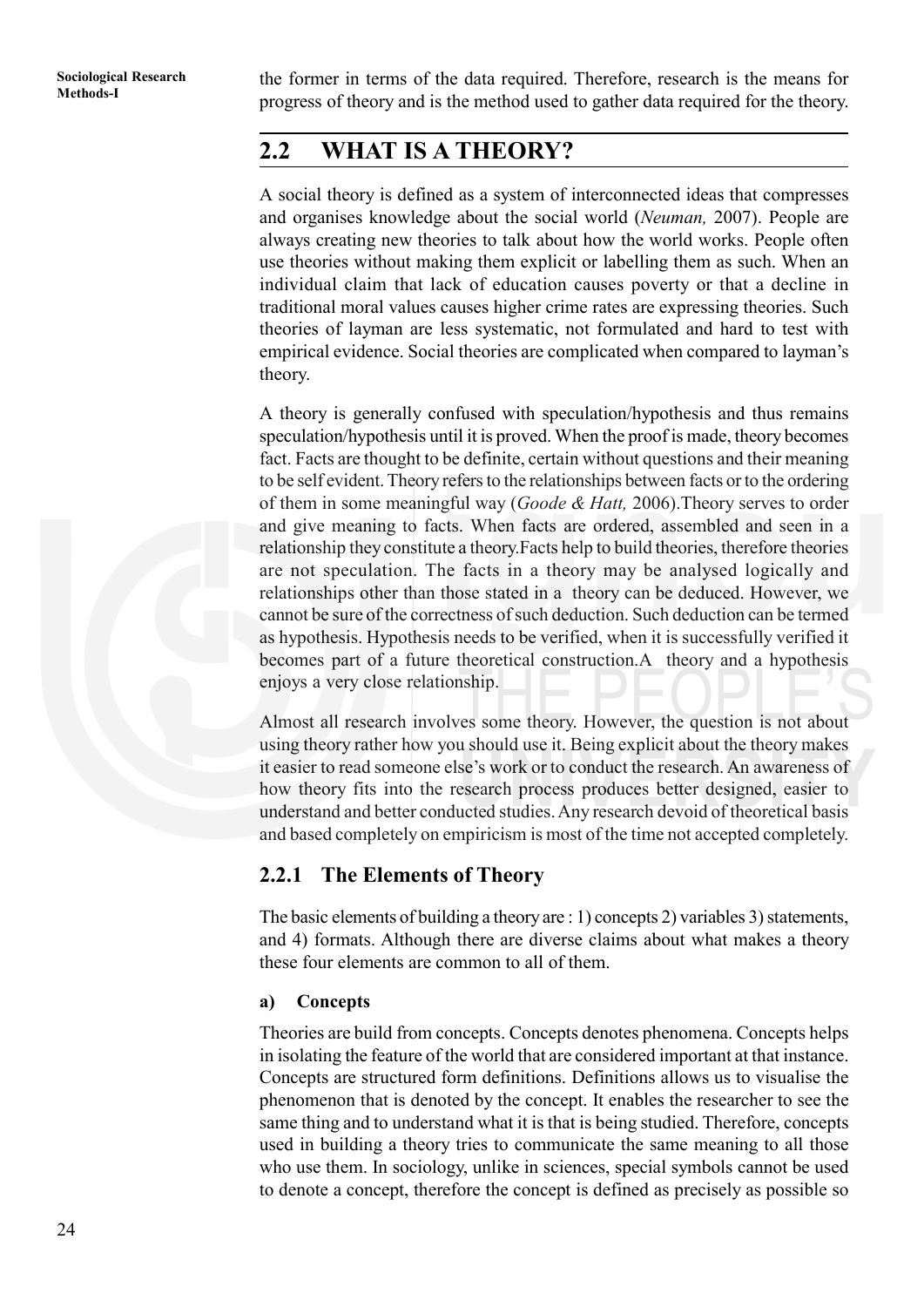#### **b) Variables**

The concept of scientific theory should denote the variable features of the world. To understand events requires that we visualise how variation in one phenomenon is related to variation in another. In the physical sciences,variables are the characteristics of thing which are physically manipulated. In social sciences it refers to to attributes which are fixed for each thing but which are observed to be at different levels, amount or strength across samples and other aggregate groups. Variable measures a social construct like age, class etc in a way which renders it amenable to numerical analysis. The important feature of a variable is that it is capable of reflecting variations within population and is not a constant.

#### **c) Statement and Formats**

The concepts of a theory must be connected to each other and this connection between concepts is makes theoretical statement. These statements specify the way in which events represented by concepts are interrelated and at the same time, they provide an interpretation of how and why events should be connected to each other. When these theoretical statements are grouped together they constitute the theoretical formats1.

### **2.2.2 Theory and Ideology**

Confusion between theory and ideology arises because both explain similar events in the world and they can overlap in places. Theory is understood as essential for clarifying and building scientific knowledge while ideology is seen as hostile to science. However, both also have similarities. Theory and ideology both contain assumptions about the nature of the social world.They both focus on what is or is not important in it and contain a system of ideas or concepts and specify relations among the concepts (*Neuman,* 2006). Both explain why things are the way they are and what needs to be changed to alter conditions. An ideology is a quasi theory that lack critical features required to be a true scientific theory. It has fixed strong, and unquestioned assumptions. It is a belief system closed to contradictory evidence that use circular reasoning. Ideologies selectively present and interpret empirical evidence. They use personal experience or conviction that fall short of a scientific approach. It is difficult to test ideological principles or confront them with opposing evidence. It cannot acknowledge contradictory evidences.

The difference between ideology and theory is important as it has implications for how an individual conducts research. A researcher can never show an ideology to its followers. On the other hand a researcher is free to test a theory or its parts and show them to be false. Theory can be tested with empirical evidences and look at relevant evidences both that support and oppose the theory. Theories are always growing or developing to higher levels. Theories that fail to develop are replaced by other theories. Theories do not claim to have all the answers. A theory is composed of an assumption and concepts. Concepts vary from one another by their level of abstraction.

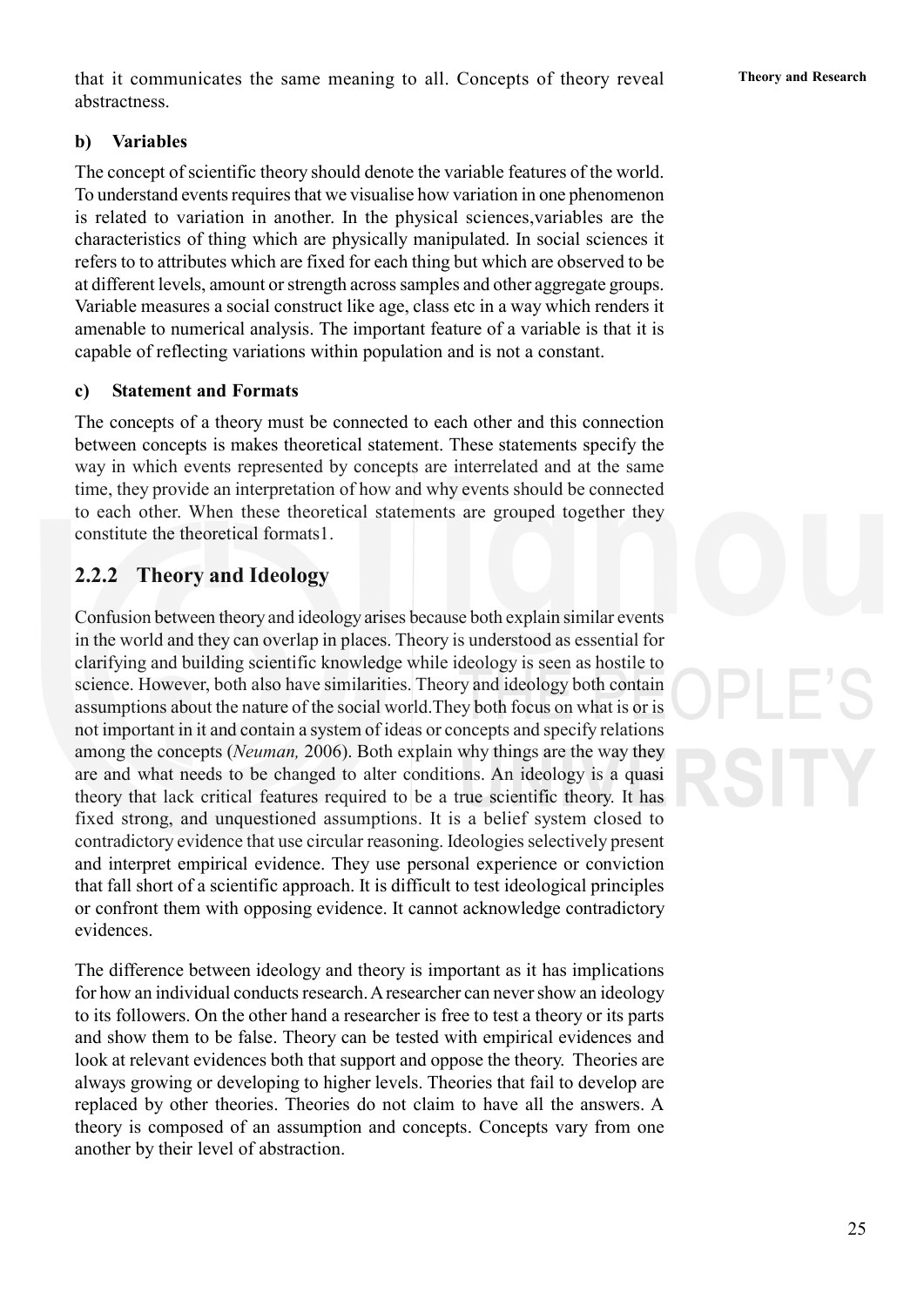## **Methods-I 2.2.3 The Way of Theorising**

Theorising can take place in two ways deductive and inductive. Theories can be tested and build from two directions. First from abstract thinking, connecting ideas and empirical evidences in a logical manner. Since it moves from the theoretical proposition to the concrete evidences it is also called the 'waterfall' approach. Second on the basis of empirical evidences, which is used to generalise and used to generate abstract ideas. Since this approach moves in the direction of abstract from the concrete it is also called the 'climbing the hill' approach.

#### **2.2.4 Focus of Theory**

Researchers construct, elaborate and test and verify substantive and formal theories. Substantive theory focuses on a particular content or topic area in social reality. For example it can be about family relations, delinquent behaviour or racial ethnic relations. Formal theory focuses on general processes or structures that operate across multiple topic areas. For example a formal theory might be about forming a social identity, engaging in conflict, or exercising power. The two focuses can intersect.

Each theoretical focus has its own strength. Substantive theory offers powerful explanations for a topic area because it is tailored to it and incorporates rich details from specific settings, process or events. Nonetheless, substantive theory is often difficult to generalize to different topic areas. Compared to formal theory substantive theory employs concepts at lower levels of abstraction and narrower scope, which makes it harder to connect across diverse topics and build general knowledge. Formal theory's strength is its ability to operate and build bridges across multiple topics, which advances more general knowledge. Its weakness is that it is less attached to specific settings and may require adjustments to be applied a particular issue or topic. Formal theories help researchers recognise an explain similar features that operate across several researchers find them easier to elaborate into more complex forms, compare and connect ideas from several theories and express the theory in a very logical or purely analytical form.

### **2.2.5 Range of Theorising**

Theorising can be done in two ways, the deductive and the inductive technique. However, the theoretical statements vary by range. Range of theorising can be understood with the help of empirical generalisation, middle range theory and theoretical frameworks or systems. Empirical generalization is one such which is a narrow statement that mostly relies on concrete concepts and fits into a substantive theory. It is a descriptive statement about the relationship of facts that are believed to operate empirically. It is a narrow quasi-theoretical statement that expresses empirical patterns or describe empirical regularities using concepts that are not very abstract.

On the other hand, 'middle range theory' has a broader theoretical range and uses more abstract concepts in a substantive or formal theory. It is the range most frequently used to guide research studies. It is a social theory between general frameworks and empirical generalisation that has limited abstraction/ range and is in the form of empirically verifiable statements capable of being connected to observable phenomenon. Studies may elaborate or test parts of the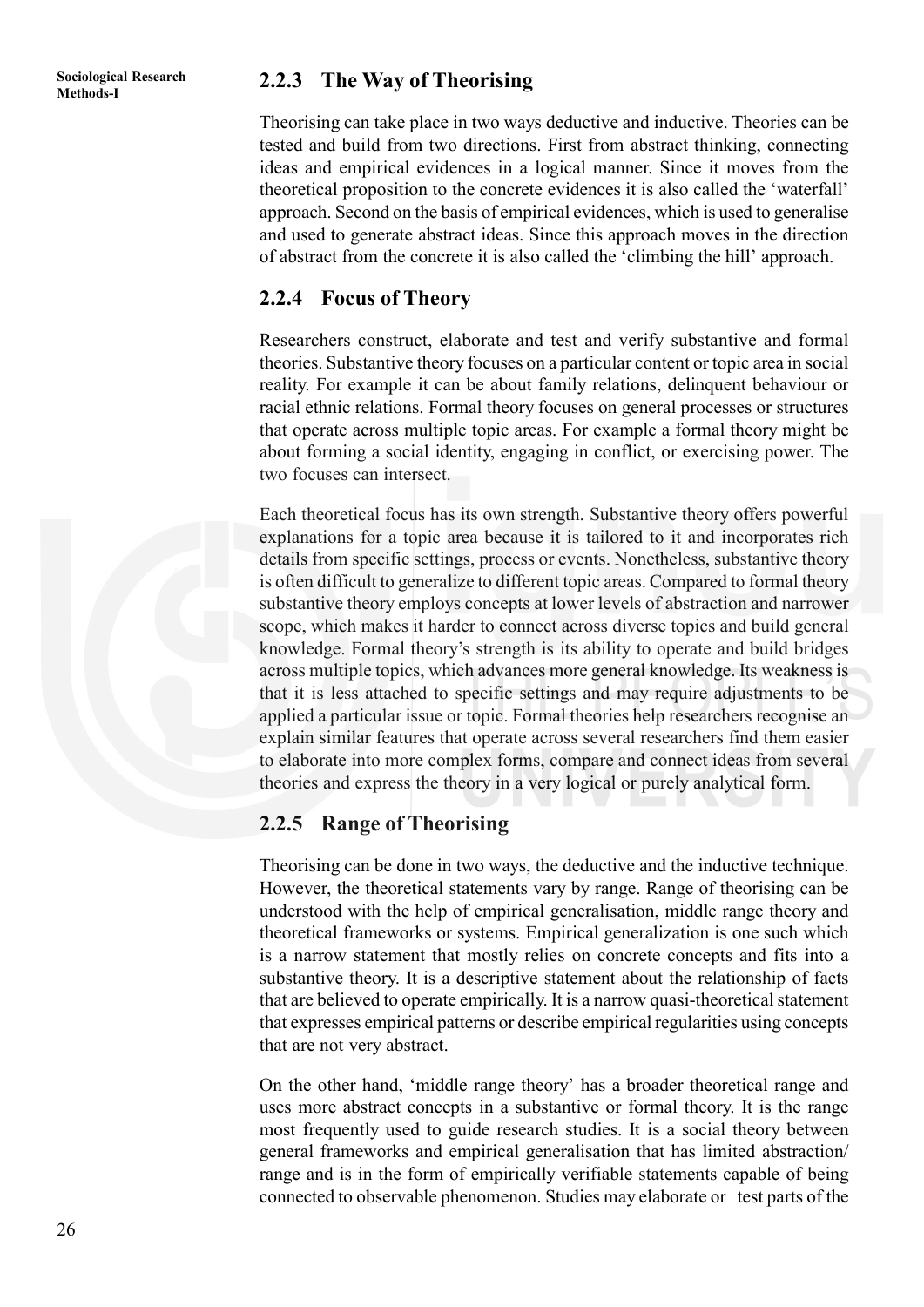middle range theory, and accumulate empirical support for the theory and over **Theory and Research** time help the theory to advance as an explanation.

Theoretical Frameworks or Systems are the widest range and are at the opposite end of empirical generalization. It is more than a formal or substantive theory. It includes many specific formal and substantive theories that may share basic assumptions and general concepts in common. It is a very general theoretical system with assumptions, concepts and specific social theories. They are orientations to see and think about the social world. They provide assumptions, concepts and forms of explanations. Some frameworks are more oriented toward the micro (symbolic interactionism) level of analysis whereas others toward the macro (functionalism) level analysis. Studies rarely test or contrast entire frameworks.

#### **Check Your Progress 1**

1) What are the basic elements of theory?

....................................................................................................................... ....................................................................................................................... ....................................................................................................................... ....................................................................................................................... ....................................................................................................................... 2) How does theory differ from ideology and what is its focus? ....................................................................................................................... ....................................................................................................................... ....................................................................................................................... ....................................................................................................................... .......................................................................................................................

### **2.3 WHAT IS RESEARCH?**

Research can be understood in various manners. It can be understood to refer to a specialised pursuit of knowledge and also to a general everyday problem solving situation. All such uses of the word however, is characterized by logical approach to investigation to know more about something. However, there is a difference between research and non-research activity. Writers have defined research in various ways. Here are some examples:

Research is a systematic, controlled, empirical and critical investigation of hypothetical proposition about the presumed relations among natural phenomena (*Kerlinger,* 1996).

Research is a procedure by which we attempt to find systematically and with the support of demonstrable facts, the answer to a question or the resolution of a problem (*Leedy,* 1989).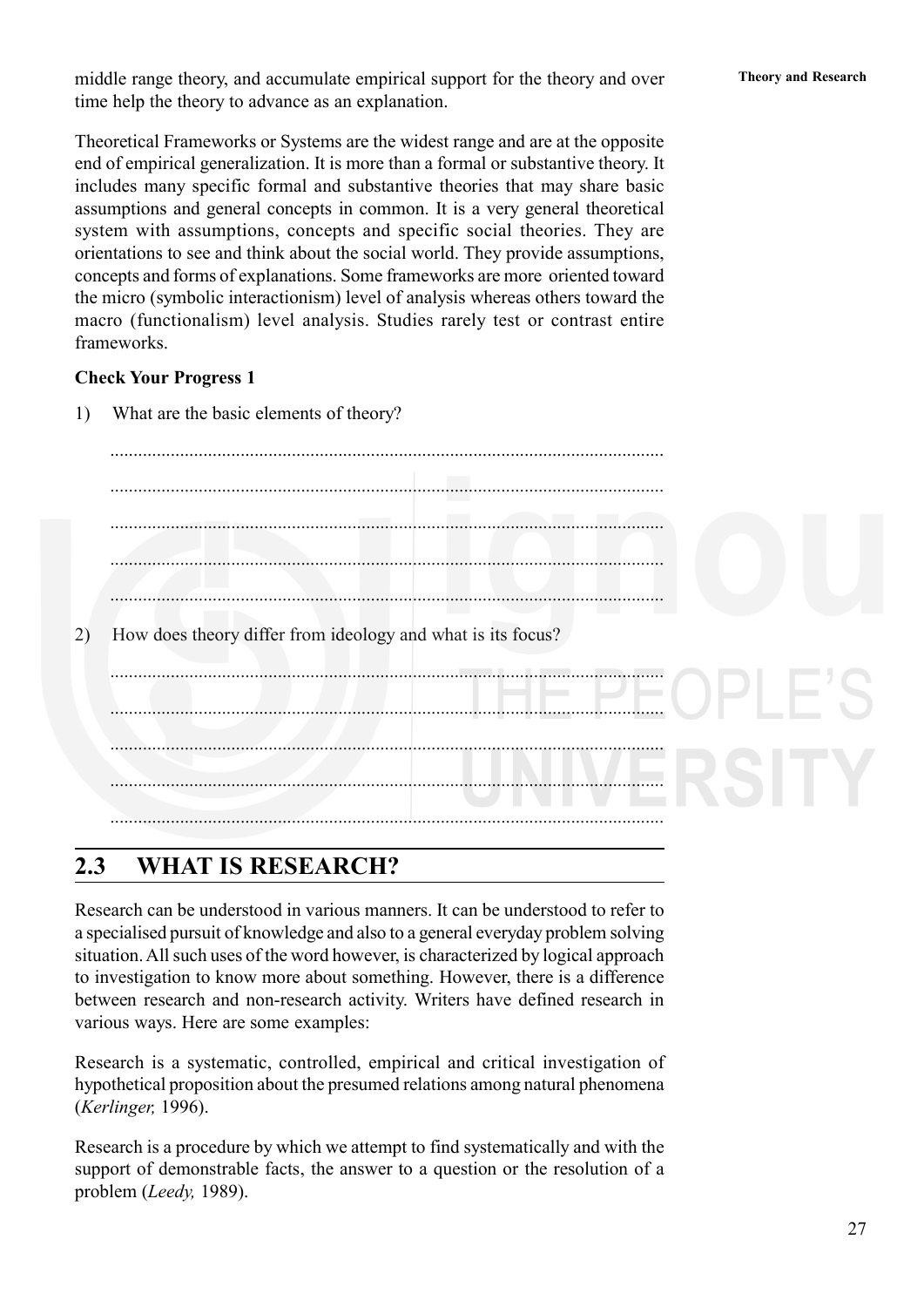Sociological Research **Research** is a systematic and objective analysis and recording of observations Methods-I that may lead to the development of a theory (*Best,* 1992).

> These definitions of research reveal the nature of research and highlights two important aspects. First research investigation requiring solutions to a problem as in natural science or creation of new knowledge. Second they explicitly recognise the systematic nature of the research process in which data are gathered recorded analysed and interpreted in an organised and systematic manner. Research must ultimately meet the norms of scientific methods; immediately, the task is so to express requirements that they may have more direct bearing on the analytical work which is capable of being done (*Merton,* 1972). Research activities therefore aims to be planned, systematic and reliable ways of finding out or deepening understanding. Research is a knowledge building process. It generates new knowledge, which can be used for different purposes. It is used to build theories, develop policies, support decisions making and solving problems. Social science research can be thus divided into two fundamental types related to its purpose. They are basic and applied research.

> Basic research advances the fundamental knowledge about the social reality. it focuses on disproving or proving theories that explain how the social reality functions, what makes thing happen, why social relations exist the way they are existing and why society changes. Basic research is the source of new scientific information and perception about the world. Its most important audience is the scientific community. Basic research do not produce knowledge that has the capacity to solve practical problem for which it is criticised by many. The questions asked by basic research are impractical. It seldom helps practitioners directly with their everyday concerns. But it produces knowledge which affects the thinking and understanding due to which it is the source of most of the tools that applied researchers use.

> Applied Research or action-oriented research addresses a specific concerns or offer solutions to a problem. It does not connect to a larger theory, develop a long-term general understanding or carry out a large scale investigation that might span years. Applied researchers rely on a quick small scale study that provides practical results that people can use in the short-term. Business organisation, government offices, political organisation and many others conduct applied research to use the results to make decisions. Therefore, applied researchers need to be careful to translate finding from scientific technical knowledge into aa language used by non-specialist decision makers. Applied research may adopt different orientation towards research methodology. Applied research may compromise on scientific rigor to get quick usable results.

#### **Box 2.1: Types of Research**

There are many specific types of applied research but the most important are of three types: the evaluation, action and social impact assessment.

1) **Evaluation Research:** It is the most widely used among the applied research. It is widely used in bureaucratic organisations, to find out whether a programme, a new way of doing something like a marketing campaign, a policy and so forth is effective or not. It uses several research techniques. If it can be used, the experimental technique is usually the most effective. Practitioners involved with a policy or programme may conduct evaluation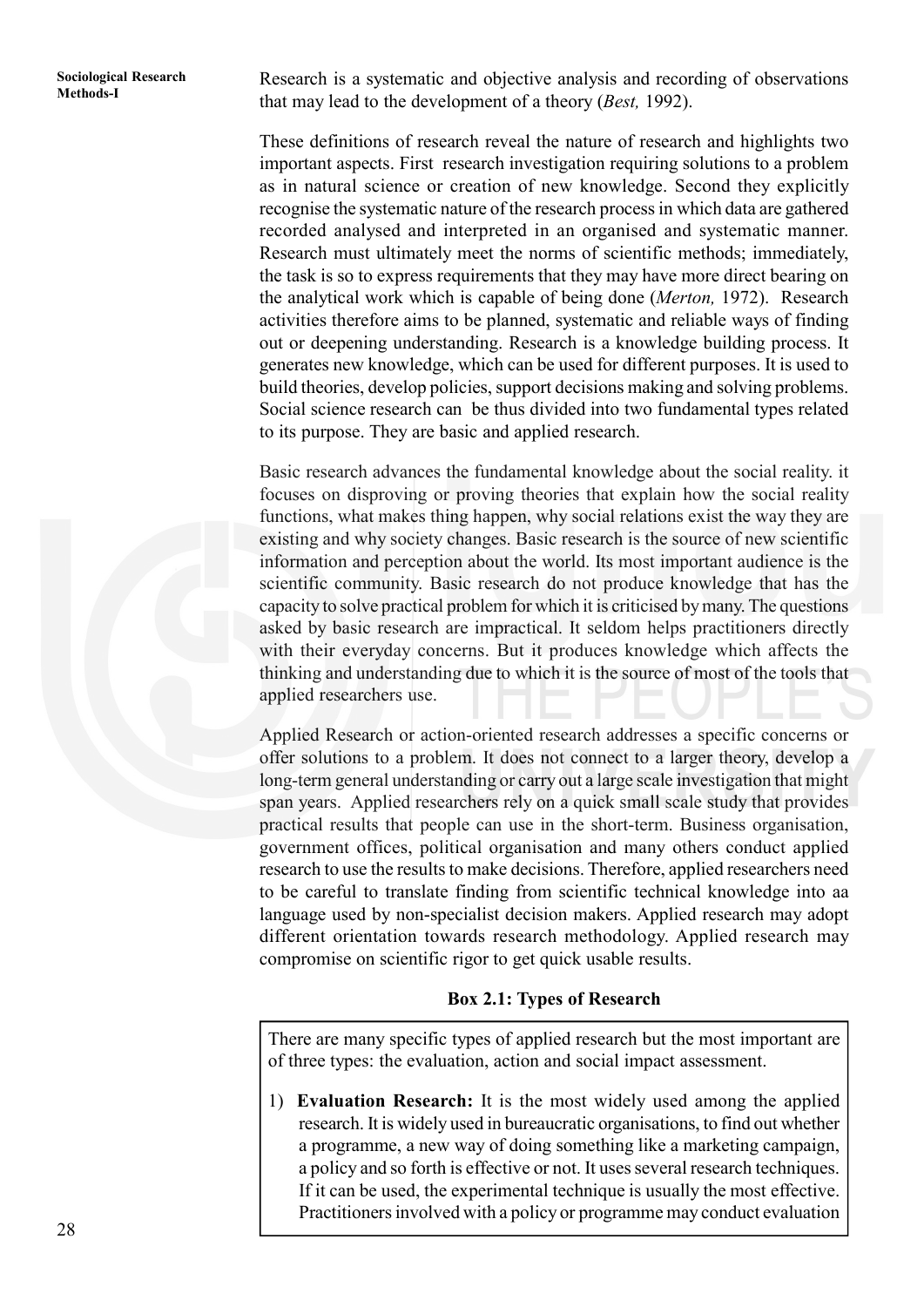**Theory and Research for their own information or at the request of outside decision** Theory and Research makers, who sometimes place limits on researchers by settings boundaries on what can be studied and determining the outcome of interest. Ethical and political conflict often arises in evaluation research. two types of evaluative research are formative and summative. Formative evaluation is built in monitoring or continuous feedback on a programme used for programme management. Summative evaluation looks at final programme outcomes. Both are usually necessary.

- 2) **Action Research:** There are many forms of action research but most share common characteristics. Those who are being studied participates in the research process. It focuses on power with the aim of empowerment. It seeks to raise consciousness and awareness and is tied directly to political action. Action researchers try to equalise power relations between themselves and the subjects of research. They are value loaded and not value neutral. Action researchers assume that knowledge develops from experience, particularly the experience of socio-political action. They also assume that ordinary people can become aware of conditions and learn to take actions that can bring about improvement.
- 3) **Social Impact Assessment Research:** Its purpose is to estimate the likely consequences of a planned change. Such an assessment can be used for planning and making choices among alternative policies. Researchers conducting social impact assessment examine many outcomes and often work in an interdisciplinary research team. The impact on several areas can be measured or assessed.

*Source: Neuman,* 2007

#### **2.3.1 The Nature and Purpose of Research**

The purpose of research is to investigate about a particular subject that has significance for the researcher in order to discover a new subject or to verify the existing knowledge. The basic purpose of research is therefore to generate new knowledge. Research aims not only at merely describing a phenomenon and provide an explanation for them but goes beyond. Therefore the nature and purpose of research can be categorise as the following:

**Exploration:** Research explores the reality. By exploring we try to be familiar with the social issue or phenomenon. Exploration provides us with the insights into and an understanding of the problem confronting the researcher. If no one has written anything about a topic and you begin to work on it, then it is called an exploratory research. The goal of exploratory research is to formulate precise questions that future research can answer. It can be the first step in a sequence of studies. Exploratory research is also conducted to gather information to design and conduct more systematic and extensive study. Exploratory research should be creative open minded, and flexible and explore all sources of information. Exploratory research frequently use qualitative techniques for gathering data and they are les wedded to a specific theory or research questions.

**Description**: Descriptive research describes a situation or social settings. It begins with a well defined subject and conducts research to describe it accurately. Descriptive research focuses on how and who questions rather than explaining why something happens.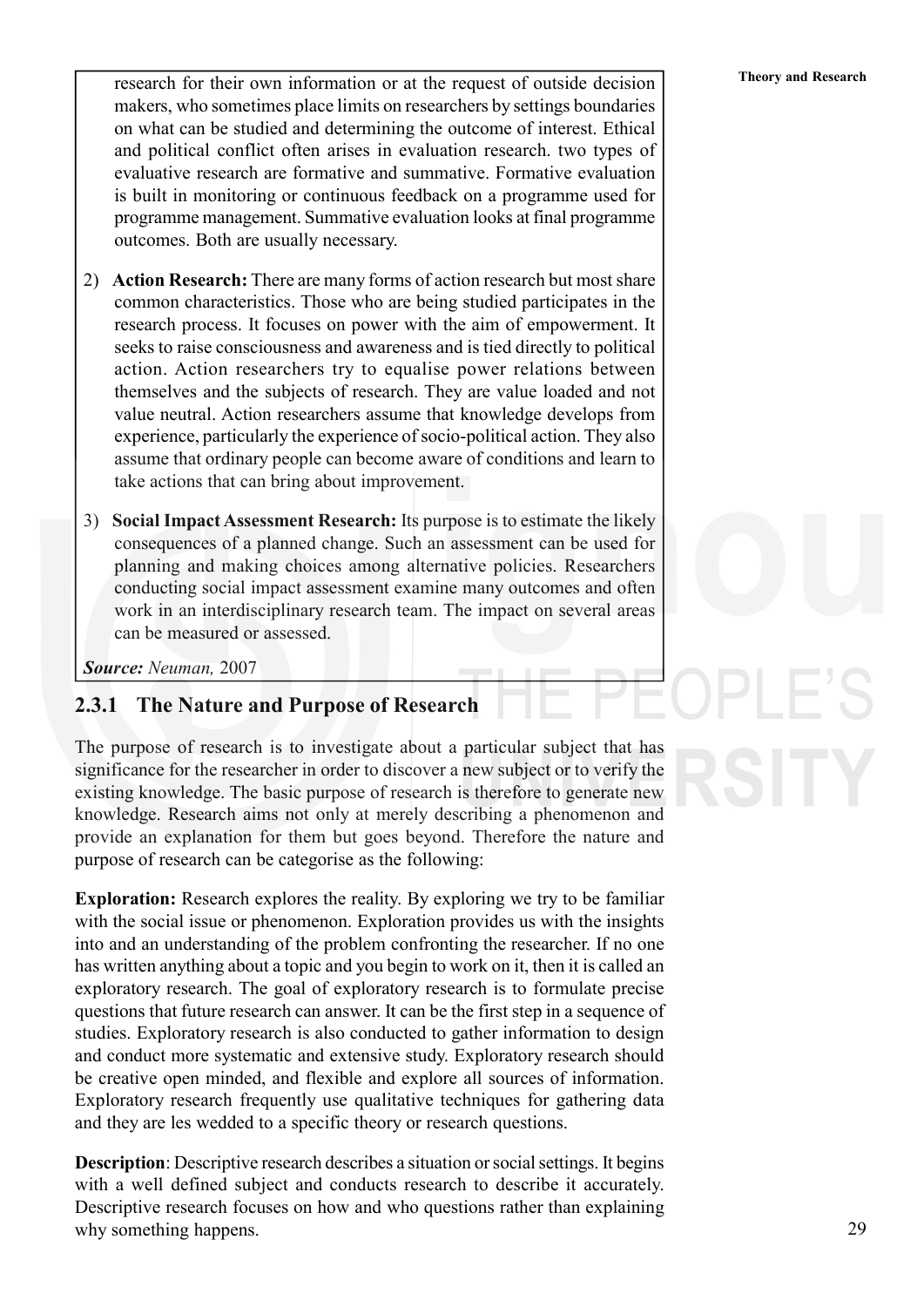**Methods-I Research <b>Explanation**: Explanatory research tries to explain why something happened unlike the descriptive research. Some explanatory research develops a novel explanation and then provide empirical evidences to support the arguments. It is a research in which the primary purpose is to explain why events occur and to build elaborate, extend or test theory.

#### **2.3.2 Procedures in a Research**

There are a variety of ways to conduct a social science research. Each particular research will be unique in some ways because of the particular time and place in which it is conducted. However, the commonality is that all share the basic steps of conducting a research. They will all have a clearly stated research problem or the aim stated in terms of hypothesis. It will further have a research design to indicate how the data will be collected and analysed. Each project requires data collection, analysing data and interpreting data therefore the following stages in research can be discerned.

- 1) Choosing the research problem and stating the hypothesis
- 2) Formulating the research design
- 3) Collection of data
- 4) Coding and analysing data
- 5) Interpreting the results so as to be able to test the hypothesis

Each of these steps in research is dependent upon the others. you cannot analyse data without collecting it first. Research can therefore, be seen as a system of interdependent stages. The research process is best conceived as a circle. After completion of the study if the researcher feels that the study has been unsuccessful the researcher must return to the early stages of research to fulfil promise of the study. Analysis of data provides the researcher with knowledge useful for revising the hypothesis. Therefore, the researcher can reformulate the hypothesis but if he thinks that the hypothesis is well formulated then the researcher must do some more literature review and repeat the research.

When the research is completed it is advised to repeat the study exactly so as to demonstrate that the findings are not an accident or coincidence. When the study after repetition with different sample confirms the findings then it will support the contention that the hypothesis cannot be rejected. The exact repetition of a study is called replication. Therefore it becomes important to design the study in a manner that it can be replicated. However, very few studies in social sciences are replicated.

#### **Check Your Progress 2**

1) What is research? Discuss.

....................................................................................................................... ....................................................................................................................... ....................................................................................................................... ....................................................................................................................... .......................................................................................................................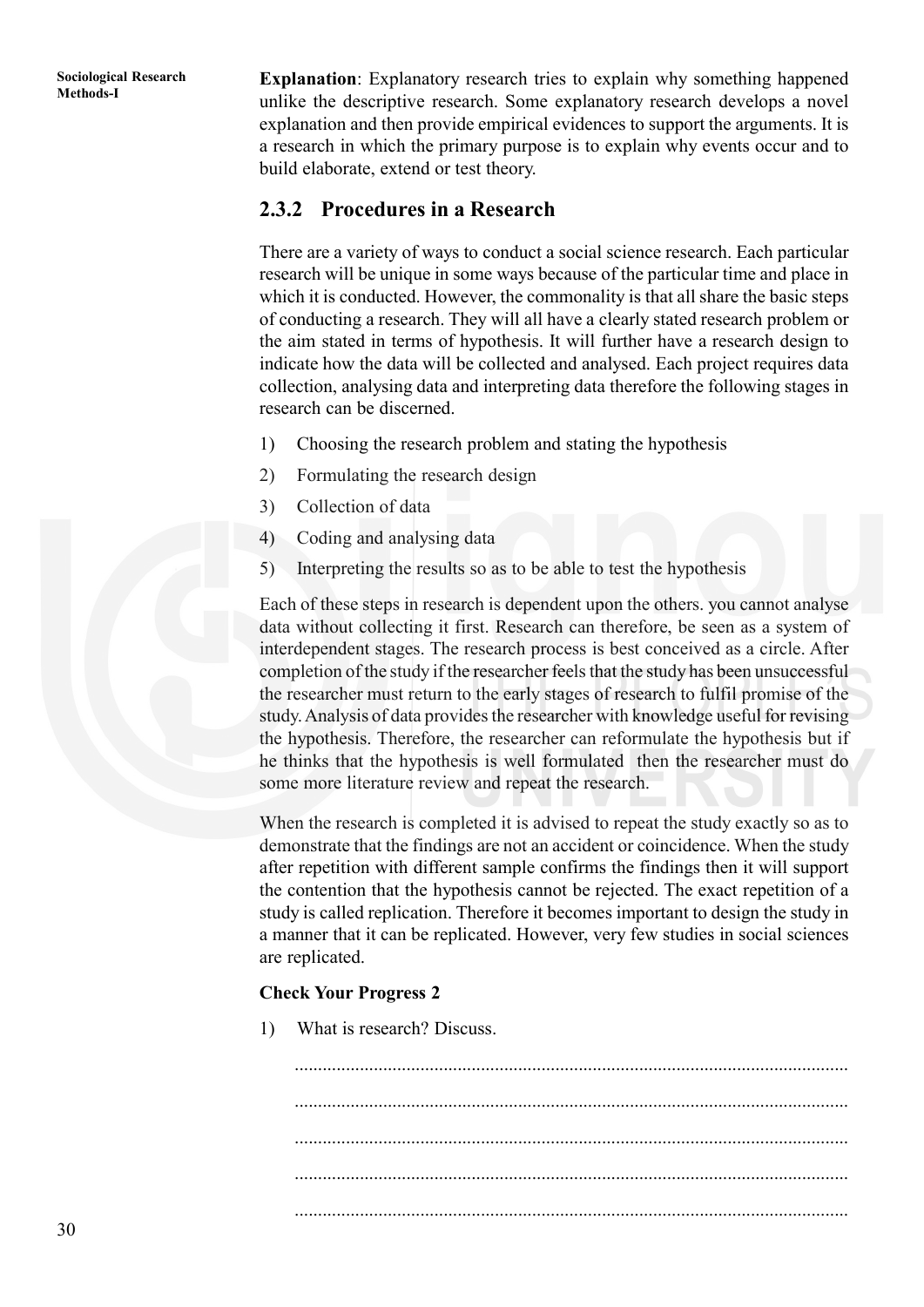# **2.4 RELATIONSHIP BETWEEN THEORY AND** Theory and Research **RESEARCH**

### **2.4.1 The Bearing of Theory on Research**

The term sociological theory has been used to refer to the products of several related but distinct activities. The varieties of activities have significantly different bearings on empirical social research. Merton characterises six different types of activities which have been together said to comprise a theory. They are : 1) methodology, 2) general sociological orientations, 3) analysis of sociological concepts, 4) post factum sociological interpretations, 5) empirical generalisations in sociology, and 6) sociological theory.

### **2.4.2 Methodology**

It is important to differentiate between sociological theory and methodology. Theories are substantive while methodology is the logic of scientific procedures. Methodology is not particularly bound up with sociological problems, therefore they are not sociological in character. Researchers must be well versed with the use of methodology. They must be aware of the research design of the investigation, the nature of deductionand the requirements of a theoretical system. They must be aware of the difference between knowing how to test a hypothesis and to know from where to formulate the hypothesis ( the knowledge of theory to deduct the hypothesis). The focus has been on testing hypotheses therefore theory building has not been the primary task of sociologists (*Merton,* 1972). Since the focus has been on methodology, its purpose has been to guide and assess theoretical and empirical inquires.

### **2.4.3 General Sociological Orientations**

Such orientations only mentionsthe types of variables which have been taken into consideration rather than specifying the causal relationships between the variables they provide the framework for empirical examination. The function of these orientation is to provide a general context for investigation and facilitate the process of arriving at hypothesis.

### **2.4.4 Analysis of Sociological Concepts**

Concepts are definitions of what is to be observed, they are the variables between which empirical relationships are to be sought. The selections of correct concepts is very important for empirical inquiry. Research will not be fruitful if concepts which do not have relationships are selected. Therefore, conceptual clarification should clearly state the character of data that is included in the concept. Further, conceptual analysis resolve the contradiction in empirical findings and also maximises the comparability of the data to be included in research. Concepts define the situation and conceptual analysis helps to recognised to what the research is responding and which elements are being ignored. Similarly, the function of conceptual analysis is to organise observable categories of the social data with which empirical research is concerned.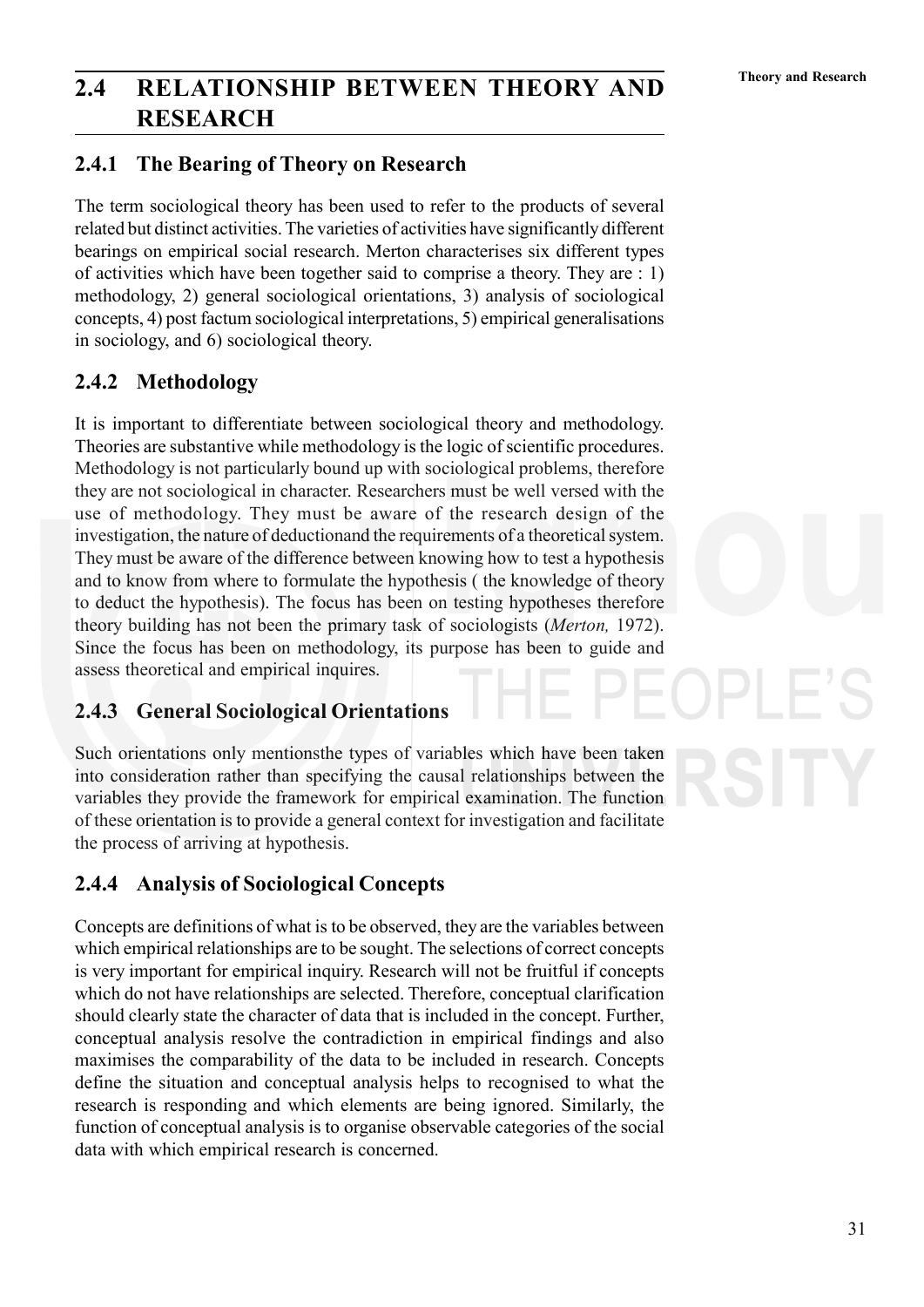## **Methods-I 2.4.5 Post Factum Sociological Interpretations**

In social research the data are collected initially and then subjected to interpretations. In doing this interpretations happen only after the data is collected and the empirical testing of a pre-designated hypothesis does not happen, which a research should be doing. The explanations are consistent with the given set of observations and only those post factum hypotheses are selected which agree with these observations. This procedure is very flexible which obstructs nullification. Whatever the observation, new interpretation is always found to fit the facts.

#### **2.4.6 Empirical Generalisation in Sociology**

The objective of sociological theory is to arrive at social uniformities. However, there are two types of statements of sociological uniformities which differ significantly in their bearing on theory. The first is the isolated proposition summarising observed uniformities of relationship between two or more variables. The second is the scientific laws. The theoretical task and the orientation of empirical research toward theory, first begins when the bearing of former uniformities on a set of interrelated propositions is tentatively established. The notion of directed research implies that in part empirical inquiry is so organised that if and when empirical uniformities are discovered, they have direct consequences for theoretical system. In so far as the research is directed the rationale of findings is set forth before the finding are obtained.

## **2.5 SOCIOLOGICAL THEORY**

As has been mentioned above the second type of sociological generalisation is the scientific laws, and it is a statement of invariance derivable from a theory. The lack of such laws in sociology is the sign of the existing division of theory and empirical research. Despite sociology being rich in sociological theories and empirical research, there is still the absence of logical criteria of sociological theories. Drawing from Merton, to show the relations of empirical generalisations to theory and to view the functions of theory, it may be suitable to consider the example of Durkheim's study of suicide. It has been established that in a variety of population the Catholics have lower rate of suicide than the Protestants. This poses a theoretical problem, according to Merton, as this is only an empirical regularity which would become significant for theory only if it could be derived from a set of other propositions. If we restate this like:

- 1) Social cohesion provides psychic support to group members subjected to acute stresses and anxieties.
- 2) Suicide rates are functions of unrelieved anxieties and stresses to which persons are subjected.
- 3) Catholics have greater social cohesion than Protestants.
- 4) Therefore, lower suicide rates should be anticipated among Catholics than among Protestants (*Merton,* 1972).

This serves to locate the place of empirical generalisation in relation to theory and to illustrate the several functions of theory: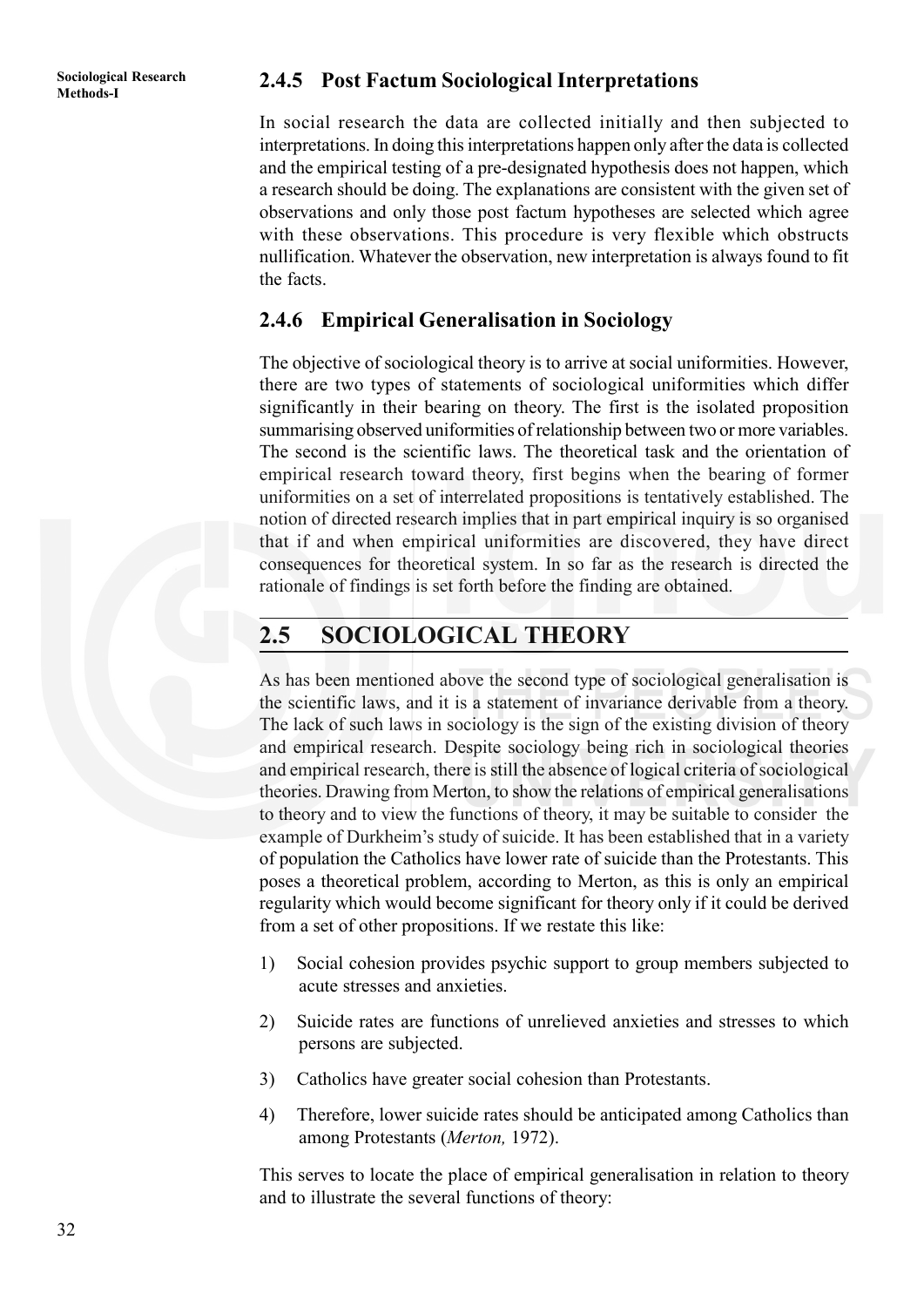- 
- 1) The theoretical importance is not present or absent in empirical generalisation **Theory and Research** but appears when the generalisation is conceptualised in abstraction of higher order which are embodied in more general statements of relationships.
- 2) The difference in suicide rate uniformities add confirmation to the set of proposition from which they are derived.
- 3) Reformulation of the empirical uniformities give rise to various consequences in the field of conduct quite different from that of suicidal behaviour. The conversion of empirical uniformities into theoretical statements increases the fruitfulness of research through the successive exploration of implications.
- 4) Theory provides a ground for predictions which is more valid than mere empirical extrapolation form previously observed trends.
- 5) If theory is to be productive, it must be sufficiently precise to be determinate. Precision is an integral element of the criterion of testability. Precision enhances the likelihood of approximating a crucial observation or experiment.

There is therefore a need for connecting theory and empirical research. The well thought-out empirical generalisation and post factum interpretations show the pattern of research which lacks theoretical orientations. The continuity between theory and empirical research can be achieved if empirical researches are theoretically oriented and theories are empirically confirmable. Therefore, in both the design and reporting of a research theoretical grounding of any hypothesis needs to be explicitly set forth. Attention should also be paid to the intervening variables which are not entailed in the formulation of the hypothesis and the bearing of these on the theory should be mentioned.

Post factum interpretation arises when new and unexpected relationships are discovered should be stated in a manner that the direction of future research becomes evident. This helps to control the introduction of unrelated interpretations.

## **2.6 THE BEARING OF EMPIRICAL RESEARCH ON SOCIOLOGICAL THEORY**

Sociologists have been working with theory and fact. This has led to the belief that theory and fact must interact and they do interact. This interaction between theory and empirical research is a two way process and theories influence empirical research. Theory helps in initiating designs and presenting of empirical research. Empirical Research on the other hand helps in the development of social theories.

One of the important function of empirical research is to test and verify hypothesis, by confirming or refuting it. However, empirical research goes much beyond testing and verifying theory, it performs four major functions it initiates, it reformulates, it deflects and it clarifies theory. These functions helps in shaping and development of a theory.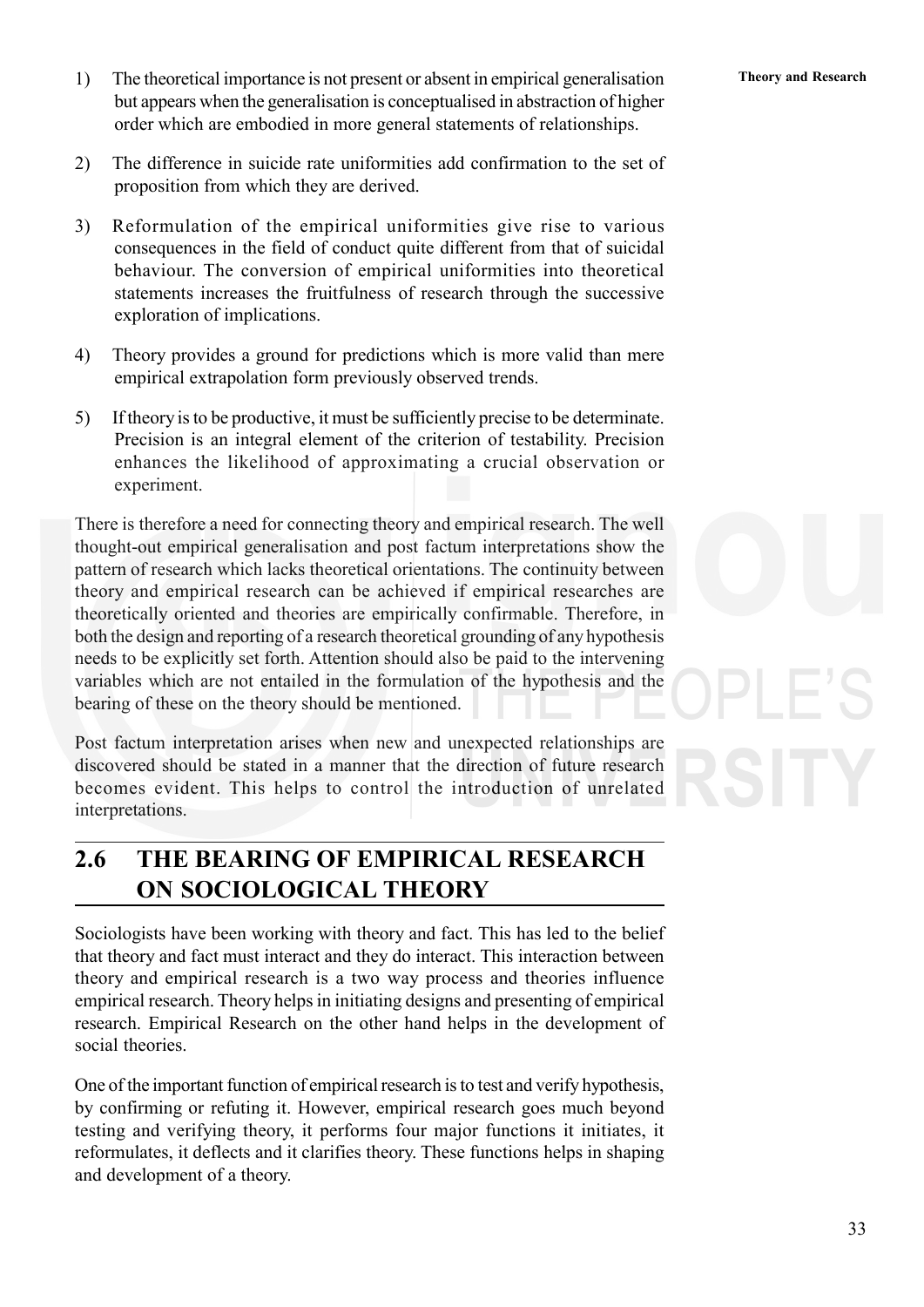- Sociological Research 1) Under certain conditions research findings give rise to theory. This may be Methods-I called the serendipity component of the research. It is by chance getting a result which was not sought during the course of the research. Serendipity pattern refers to unanticipated, unexpected anomalous and strategic datum which leads to developing a new theory or for extending an existing theory. It is unanticipated because it occurs by chance while testing one hypothesis and has bearing on the theory. It is anomalous because it seems inconsistent with the existing theory or with other established facts. Therefore it pushes forward the research further. It is strategic because it ha a bearing on the generalised theory. The serendipity pattern then involves the unanticipated, anomalous and strategic datum which exerts pressure upon the investigator for a new direction of inquiry which extends theory.
	- 2) Empirical research invites the extension of theory when neglected facts are repeatedly observed. It therefore leads to the reformulation of the research as the new variable which till now had not been included in the conceptual framework is introduced in the scheme of analysis. These data are important but had not been included in the conceptual framework, and when it occurs frequently it necessitates its inclusion in the conceptual framework which requires the reformulation of the research. Empirical research therefore pressurises theory to be re-casted.
	- 3) Empirical research also affects, not just a particular theory but also more general trends in the development of theory. This happens when new ways of doing research are invented which in turn tends to change the foci of theoretical interests to the growing points of research. A good theory relies on good facts and newly invented methods helps us to provide good facts. When new methods provides us with new data and facts it can encourage new hypothesis and other hypotheses may also be put to test with the help of these new research techniques. The creation of sociological statistics can be seen as the most direct impact of research procedures on theory. Early statistical data were not sociological and it was pre collected and not set in sociological categories important for theoretical system. Therefore sociologists had to do with makeshift data which had high chances of error, due to which theories could not make much progress.
	- 4) Theorising deals with clarifying concepts. Research activated by interest in methodology pays attention to design research in a manner that it establishes a causal relationship between variables without actually analysing the variables. This is what characterises large part of theories today. When researches does not analyse the empirical variable in terms of conceptual elements then it does not add to the stock of social sciences theory. Research should not ignore conceptual as this enters into research in the form of indices of the variables under consideration. Index is the correlated pair of variables. The development of valid and observable indices becomes central to the use of concepts for the conduct of a research.

#### **Check Your Progress 3**

1) Discuss the interdependence of theory and research.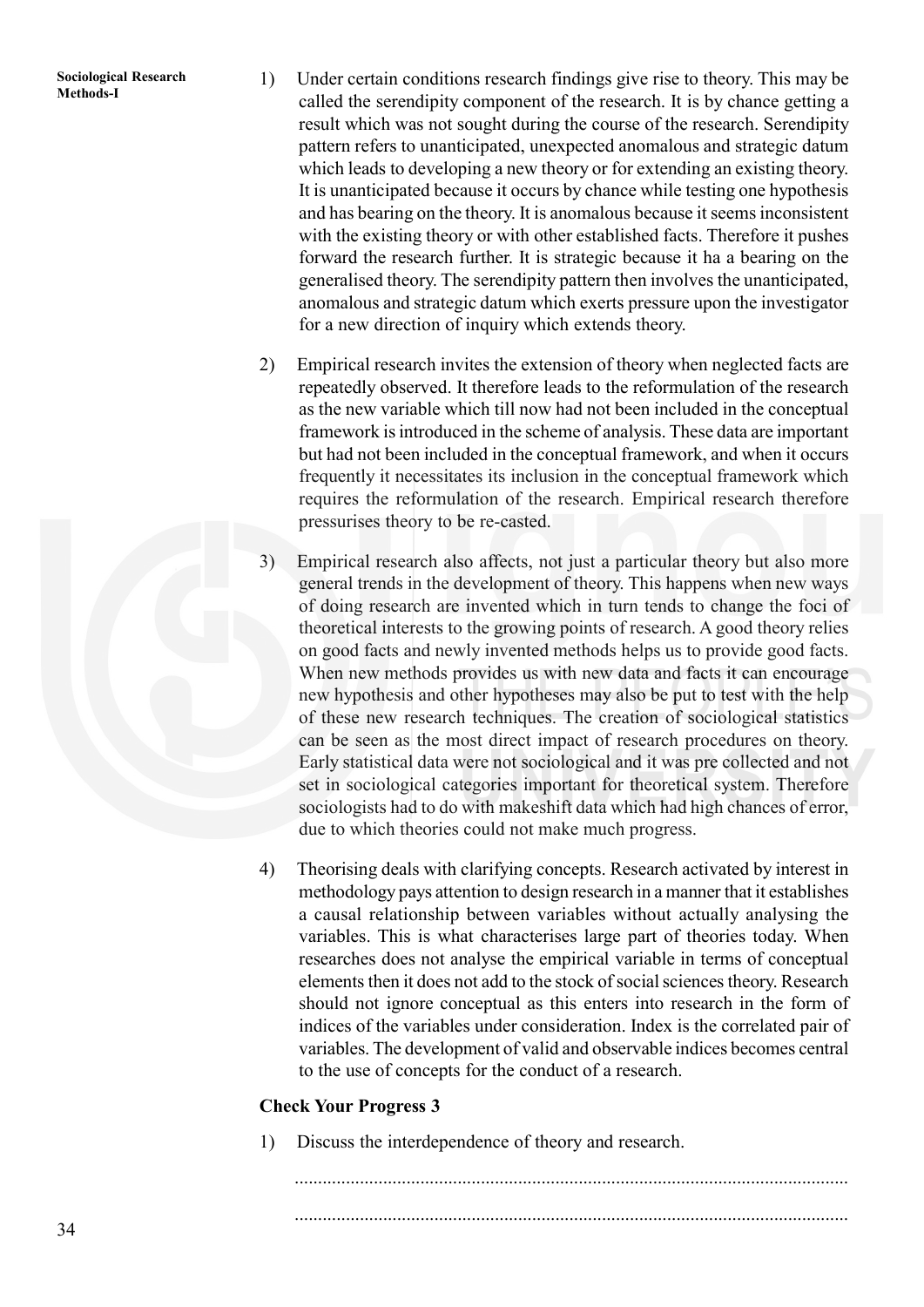# **Theory and Research 2.7 LET US SUM UP**

In this Unit You have been introduced to the understanding of theory and research. Further the elements of theory has also been discussed and the difference between theory and ideology has been clarified. The unit further deals with the nature and purpose of research and also highlights the procedures of research. In order to clarify the inter-dependence of theory and empirical research the bearing of each on the other is also discussed in details. Further a glossary of key words is also added to clarify the terms.

### **2.8 REFERENCES**

Bryman, A. 2004, *Quantity and Quality in Social Research*, New York: Routledge.

Goode W.J., Hatt, P. K. 2006, *Methods in Social Research*, Delhi: Surjeet Publications.

Merton, R. 1972, *Social Theory and Social Structure*, Delhi: Arvind Publishing House.

Neuman, W. L. 2007, *Social Research Methods*, New Delhi: Pearson Education.

Turner, J. H. 2005, *The Structure of Sociological Theory*, Jaipur: Rawat Publications.

# **GLOSSARY**

**Ideology**: A non-scientific quasi-theory, often based on political values or faith with assumptions, concepts relationships among concepts and explanations. it is a closed system that resists change, cannot be directly falsified with empirical data and makes normative claims.

**Assumption**: An untested starting point or belief in a theory that is necessary to build a theoretical explanation.

**Concepts**: An idea that is thought through, carefully defined and made explicit in a theory. It is a term derived from the reality and can be both concrete and abstract.

**Deductive Theorising**: An approach to developing or confirming a theory that begins with abstract concepts and theoretical relationships and works towards more concrete empirical evidence.

**Inductive Theorising**: An approach to developing or confirming a theory that begins with concrete empirical evidence and works towards more abstract concepts and theoretical relationships.

**Empirical Generalisation**: It is a narrow quasi-theoretical statement that expresses empirical patterns or describe empirical regularities using concepts that are not very abstract.

**Middle Range Theory**: It is a social theory between general frameworks and empirical generalisation that has limited abstraction/ range and is in the form of empirically verifiable statements capable of being connected to observable phenomenon.

35